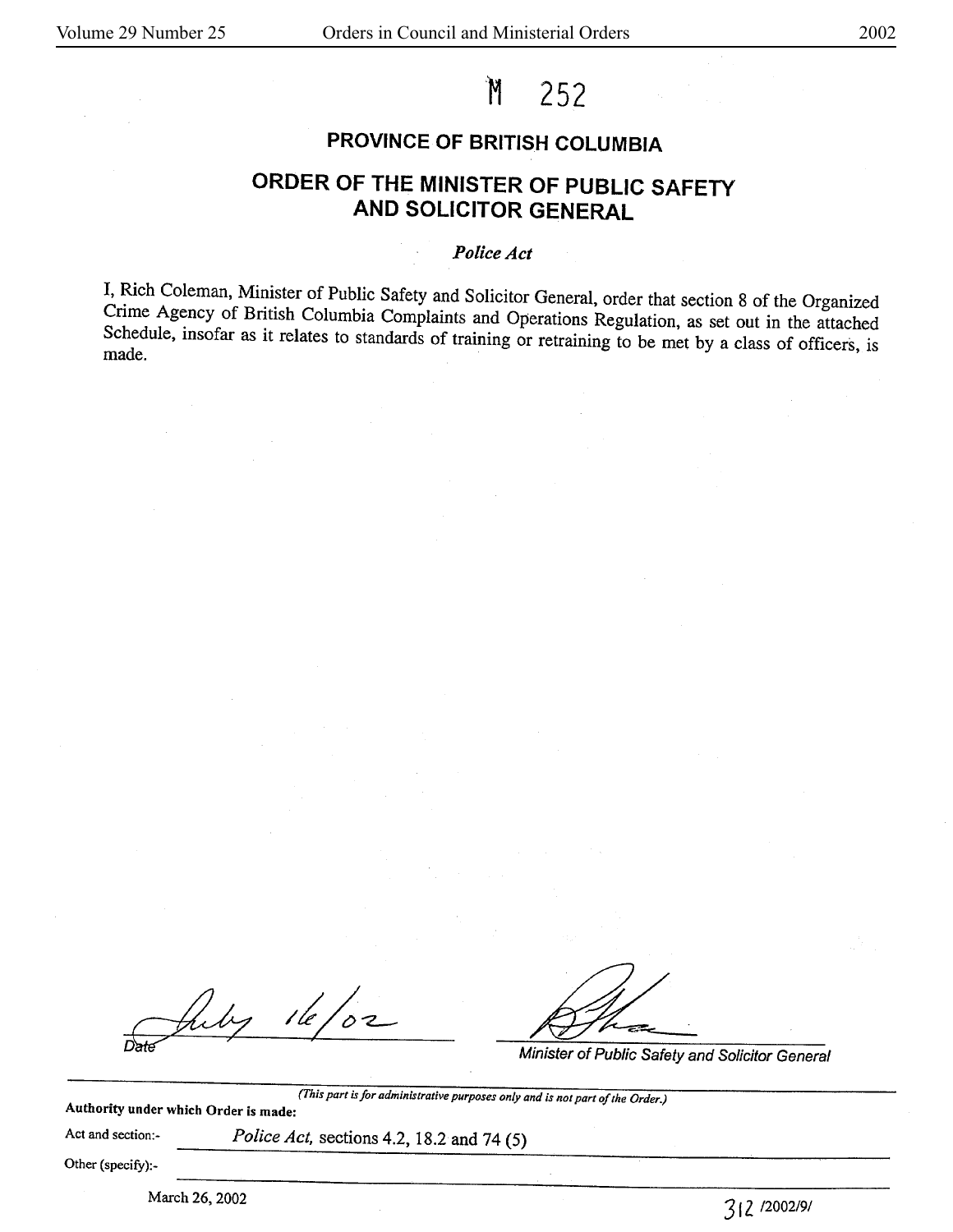#### **SCHEDULE**

# **ORGANIZED CRIME AGENCY OF BRITISH COLUMBIA COMPLAINTS AND OPERATIONS REGULATION**

#### **Interpretation**

- 1 In this regulation:
	- "apply" means apply, with the necessary changes and so far as it is applicable, to OCA-DLEU or OCA-DPU, as the case may be, and to the enforcement officers or designated constables appointed to them;
	- **"OCA-DLEU"** means the Organized Crime Agency of British Columbia in its capacity as a designated law enforcement unit;
	- **"OCA-DPU"** means the Organized Crime Agency of British Columbia in its capacity as a designated policing unit.

# **PART 1** - **OCA-DPU COMPLAINT PROCEDURE**

#### Police Act, Part 9 - Complaint procedure - OCA-DPU

- 2 The provisions of Part 9 of the *Police Act [ complaint procedure]* apply to OCA-DPU as though each reference in Part 9 to
	- (a) "municipal constable" were a reference to a designated constable of OCA-DPU,
	- (b) "chief constable" were a reference to the chief officer of OCA-DPU,
	- (c) "deputy chief constable" were a reference to the deputy chief officer of the **of** OCA-DPU, and
	- (d) "municipal police department" were a reference to OCA-DPU.

## Code of Professional Conduct Regulation - OCA-DPU

- 3 The provisions of the Code of Professional Conduct Regulation, B.C. Reg. 205/98, apply to OCA-DPU as though each reference in B.C. Reg. 205/98 to
	- (a) "police officer" were a reference to a designated constable of OCA-DPU,
	- (b) "chief constable" were a reference to the chief officer of OCA-DPU,
	- (c) "municipal police department" were a reference to OCA-DPU, and
	- (d) "municipal police board" were a reference to the board of OCA-DPU.

#### **PART 2** - **OCA-DLEU COMPLAINT PROCEDURE**

#### **Police Act,** Part 9 - **Complaint procedure** - **OCA-DLEU**

**<sup>4</sup>**The provisions of Part 9 of the *Police Act [complaint procedure]* apply to OCA-DLEU as though each reference in Part 9 to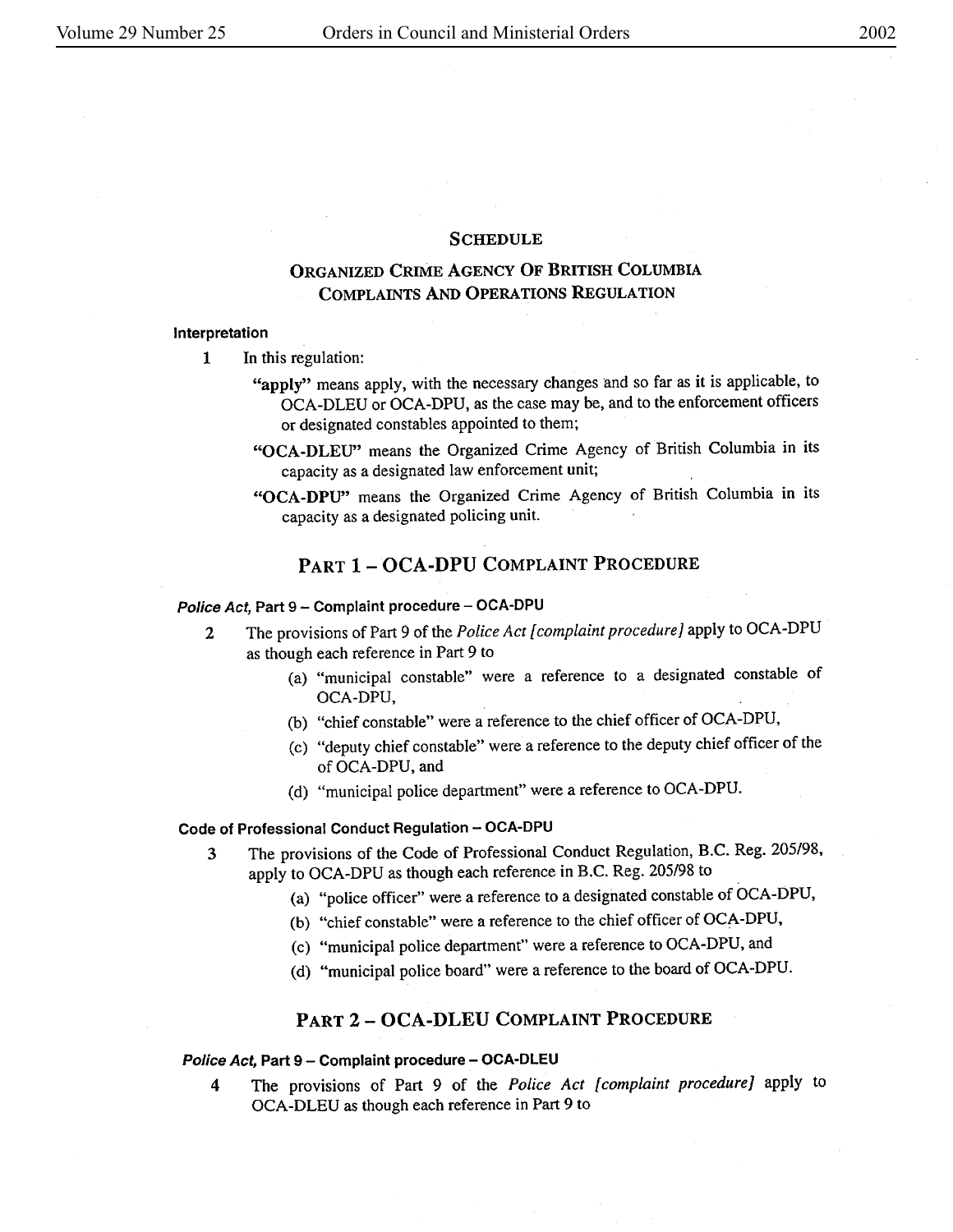- (a) "municipal constable" were a reference to an enforcement officer of OCA-DLEU,
- (b) "chief constable" were a reference to the chief enforcement officer of OCA-DLEU,
- (c) "deputy chief constable" were a reference to the deputy chief enforcement officer of the of OCA-DLEU,
- (d) "municipal police department" and "police department" were a reference to OCA-DLEU, and
- (e) "service record of discipline" were a reference to the record of appointment of an enforcement officer of OCA-DLEU.

#### **Code of Professional Conduct Regulation - OCA-DLEU**

- 5 The provisions of the Code of Professional Conduct Regulation, B.C. Reg. 205/98, apply to OCA-DLEU as though each reference in B.C. Reg. 205/98 to
	- (a) "police officer'' were a reference to an enforcement officer of OCA-DLEU,
	- (b) "chief constable" were a reference to the chief enforcement officer of OCA-DLEU,
	- (c) "municipal police department" were a reference to OCA-DLEU, and
	- (d) "municipal police board" were a reference to the board of OCA-DLEU.

#### **PART 3** - **OCA-DPU OPERATIONS**

## **Police (Disposal of Property) Regulation**

- 6 The provisions of the Police (Disposal of Property) Regulation, B.C. Reg. 87/91, apply to OCA-DPU as though each reference in B.C. Reg. 87/91 to
	- (a) "commissioner" were a reference to the chief officer of OCA-DPU, and
	- (b) "provincial police force" were a reference to OCA-DPU.

## **Emergency Program Management Regulation**

**7** The provisions of the Emergency Program Management Regulation, B.C. Reg. 477/94, apply to OCA-DPU as if each reference in B.C. Reg. 477/94 to "chief constable" were a reference to the chief officer of OCA-DPU.

# **Rules Regarding Training, Certification and Registration of Municipal Constables Appointed under Section 26 of the Police Act**

- **8** The provisions of the Rules Regarding Training, Certification and Registration of Municipal Constables Appointed under Section 26 of the *Police Act,* B.C. Reg. 109/81, apply to OCA-DPU as though each reference in B.C. Reg. 109/81 to
	- (a) "certified municipal constable" were a reference to a certified designated constable of OCA-DPU,
	- (b) "municipal constable" were a reference to a designated constable of OCA-DPU,
	- (c) "eligible certified municipal constable" were a reference to an eligible certified designated constable of OCA-DPU,